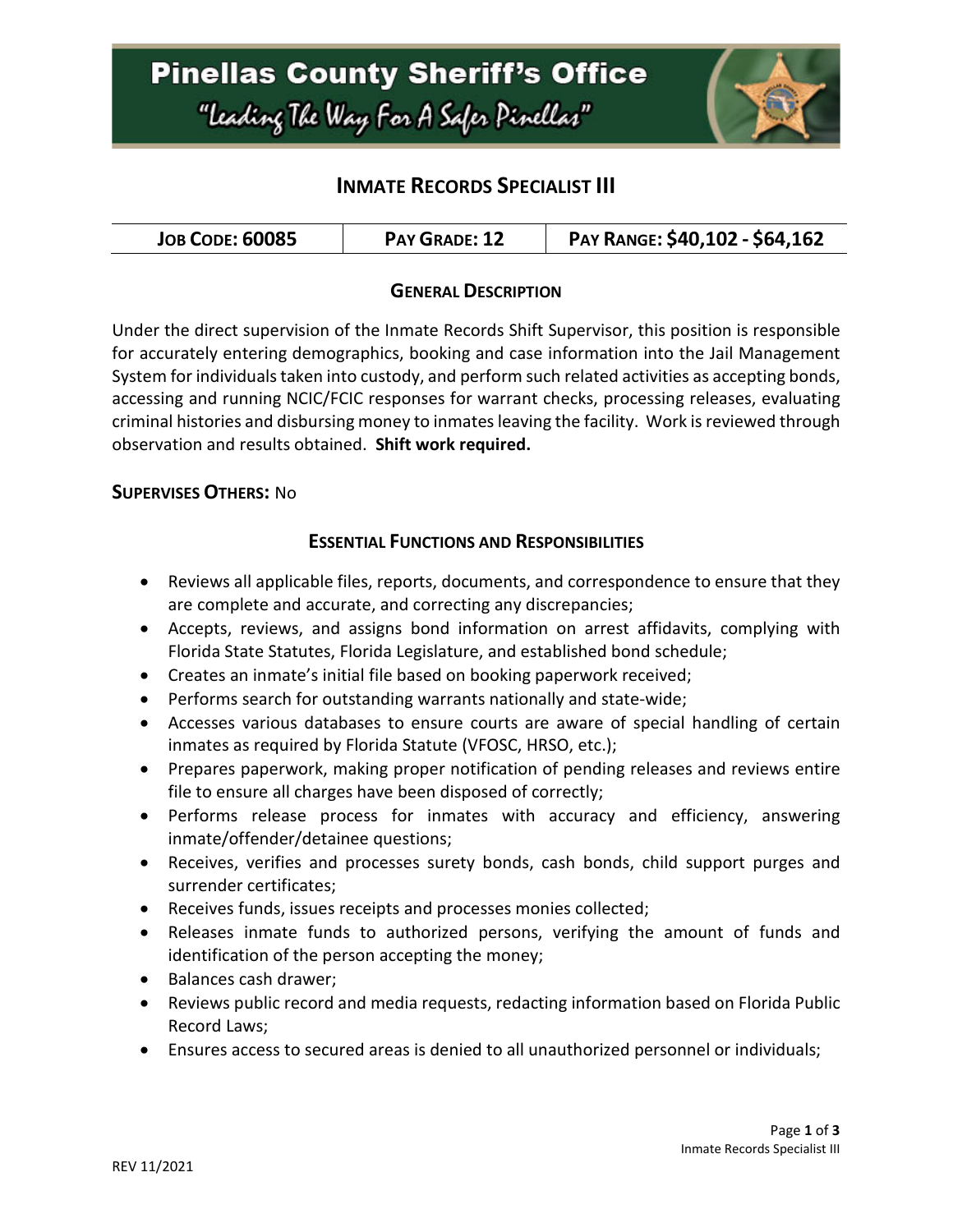## **Pinellas County Sheriff's Office** "Leading The Way For A Safer Pinellar"



- Provides accurate and complete information and coaches new employees, members of other agencies and/or volunteers;
- Participates in Sheriff's Office recruitment and community relations activities as directed.

Regular and reliable attendance is required as an essential function of the position.

This position is considered essential and, in the event of an emergency or natural disaster, will be required to report to work.

This list is not intended to be all-inclusive and you may not be responsible for every item listed. The employer reserves the right to assign additional functions and responsibilities as necessary.

### **QUALIFICATIONS**

- Graduation from an accredited college or university with an Associate's Degree
- Or four (4) years' experience in a related field
- Or equivalent combination of education and experience
- Data entry score of 80% accuracy
- Typing speed of 25 wpm
- Must possess a valid Florida driver's license

### **KNOWLEDGE, SKILLS, AND ABILITIES**

- Knowledge of General Orders, Policies and Procedures with the ability to read, interpret, and follow procedural and policy manuals
- Ability to enter and/or retrieve information from computer systems
- Ability to understand plans and concepts and to translate plans into action
- Ability to look beyond surface issues to identify and analyze problems and develop responses
- Ability to efficiently organize, prioritize, schedule and manage daily work activities, tasks, and special assignments
- Inter-personal skills
- Time management skills
- Ability to perform all functions of the job classification without posing a direct threat to the health or safety of other individuals in the workplace